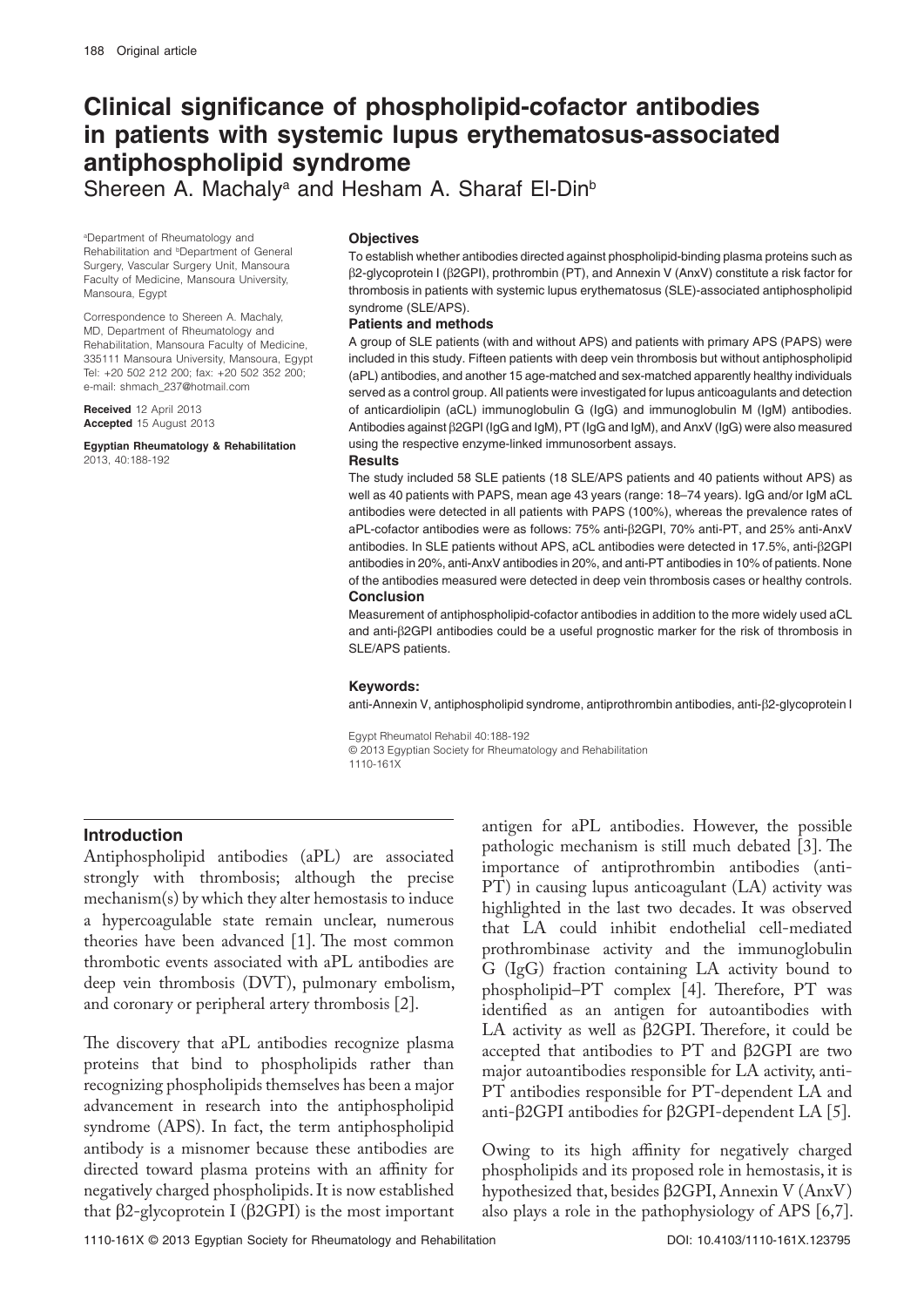Several functions have been assigned to AnxV on the basis of its ability to bind with high affinity to negatively charged phospholipids. An in-vitro study showed that AnxV shows anticoagulant properties *in vitro* by forming a two-dimensional crystal on negatively charged spots in the cellular membrane, creating a sort of 'anticoagulant shield'. Antibodies with reactivity for β2GPI can disturb this anticoagulant shield, resulting in increased generation of thrombin [8].

Hence, detection of aPL-cofactor antibodies in addition to the classic anticardiolipin (aCL) antibodies and LA seems to be of considerable clinical importance. However, their role in the pathology of APS and association with thrombosis in systemic lupus erythematosus (SLE) is still controversial [3].

# **Aim of work**

This study aimed to establish whether antibodies directed against phospholipid-binding plasma proteins such as β2GPI, PT, and AnxV constitute a risk factor for thrombosis in patients with SLE and APS.

# **Patients and methods Patients' population**

A group of SLE patients with and without APS and patients with primary APS (PAPS) were recruited from the outpatient clinics of the Rheumatology department and Vascular surgery unit of Mansoura University hospitals – Mansoura, Egypt. They were enrolled in this study, and informed consent was obtained from each patient. SLE patients were diagnosed according to the 1997 revised American College of Rheumatology criteria for SLE [9], whereas all patients with APS (PAPS and SLE/APS) had a history of IgG and/or IgM aCL antibodies and/or positive LA tests documented on two or more occasions at least 12 weeks apart and fulfilled the Sydney clinical criteria for APS [10]. As controls, we included 15 patients with DVT but without aPL antibodies, and another 15 age-matched and sex-matched apparently healthy controls; none of them had a history of autoimmune disease, thrombosis, or pregnancy loss. The study was approved by medical research ethics committee of Mansoura University. All participants gave written informed consent for participation.

### **Coagulation assays**

All patients were investigated for LA activity, which was measured using a partial thromboplastin time-lupus anticoagulant test and a dilute Russell's viper venom time test (Orgentec Diagnostika GmbH, Mainz, Germany). Patients were classified as positive for LA when they had either a positive partial thromboplastin time-lupus anticoagulant or a positive dilute Russell's viper venom time test.

# **Serological assays**

aCL (IgG/IgM), antibodies against β2GPI (IgG/ IgM), and PT antibodies (IgG/IgM) were measured using the respective commercially available enzymelinked immunosorbent assays (ELISA) (Orgentec Diagnostika GmbH, Mainz, Germany). For the detection of IgG antibodies directed against AnxV, we used a commercial Zymutest anti-Annexin V ELISA kit (Hyphen Bio Med, Andresy, France). All assays were performed according to the manufacturer's instructions.

# **aCL antibody ELISA**

The assays were performed on microtiter plates coated with purified bovine cardiolipin for aCL. IgG/IgM calibrators were used to report aCL antibodies levels as antiphospholipid IgG (GPL) or IgM (MPL) units. Concentrations above 10 GPL phospholipid or 10 MPL phospholipid units were considered positive [11].

# **Anti-**β**2GP1, anti-PT, and anti-AnxV antibodies ELISA**

Highly purified human antigens were used for antiβ2GP1 [12], anti-PT, and anti-AnxV antibodies assays.

In all assays, diluted serum samples, calibrator, standards, and negative controls are added to their corresponding antigen-coated microtest well. If autoantibodies to the specific protein are present, they bind to the immobilized protein. This is followed by a washing step to remove unbound proteins. After the washing step, a polyclonal rabbit anti-human IgG (or IgM) conjugate, labeled with horse-radish peroxidase, and a 3,3′,5,5′-tetramethylbenzidine enzymatic substrate were used. On adding the substrate, the amount of color developed was directly proportional to the concentration of the present antibodies in the sample. The calibration curve for each antibody was obtained and absorbance was measured photometerically at 450 nm.

Anti-β2GP1, anti-PT, and anti-AnxV antibodies levels were expressed in U/ml. After the study of serum samples from the healthy controls, the cut-off level for anti-β2GP1 was set at 13.5 U/ml for IgG and 11 U/ml for IgM; 12 U/ml IgG and 10 U/ml IgM for anti-PT; and 10 U/ml IgG for anti-AnxV.

# **Statistical analysis**

Statistical analyses were carried out using the SPSS for windows version 17.0 (SPSS, Chicago, Illinois, USA).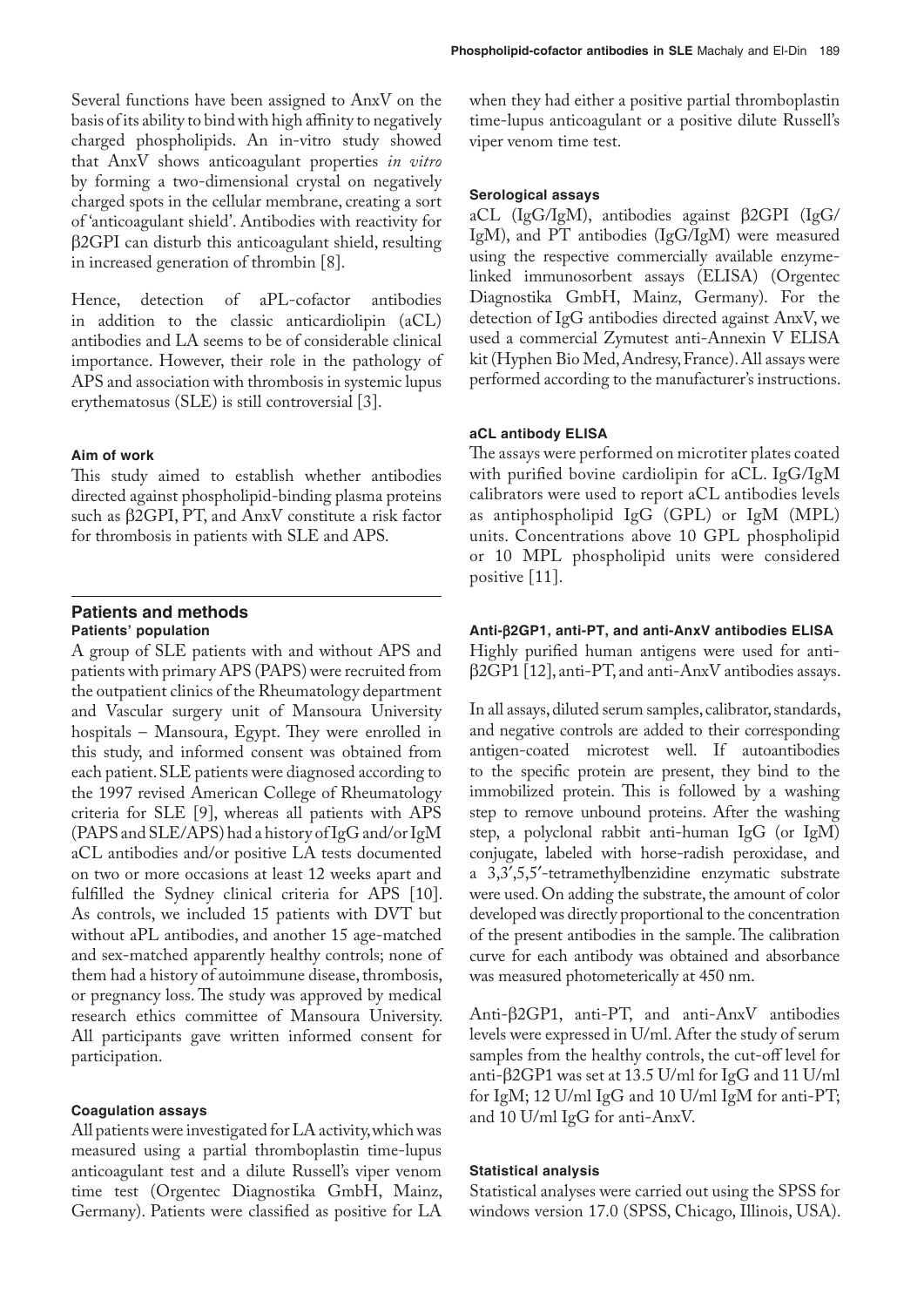The diagnostic sensitivity and specificity of aCLcofactor and aPL-cofactor antibodies were calculated. The association between antibody occurrence and a history of thrombosis was assessed using the Fisher exact test. The Kruskal–Wallis analysis of variance test was used to compare antibody concentrations in the different groups. Antibody concentrations are expressed as mean ± SD.

## **Results**

The demographic characteristics of the study population along with the laboratory testing are summarized in (Table 1). The mean levels of aCL antibodies and other aPL-cofactor antibodies were significantly higher in patients with thrombosis (PAPS and SLE/APS) compared with SLE patients without APS, patients with DVT, or healthy controls. The only antibody among SLE patients without APS that showed significantly higher levels compared with DVT patients and controls was aCL (IgG).

The prevalence rates of the various antibodies (IgG and/or IgM) studied are detailed in Table 2. In all SLE patients, positive aCL and anti-β2GP1 antibodies levels were determined in 21 patients (36% each), anti-PT antibodies in 18 patients (31%), and anti-AnxV antibodies in 15 patients (25%).

The association between the various aPL-cofactor antibodies and a history of thrombosis was evaluated in all patients with SLE. aCL (IgG and/or IgM) and IgG anti-PT antibodies were associated with the highest risk of thrombosis (*P* < 0.001) as shown in Table 3.

However, in SLE/APS patients with thrombotic evidence, aCL antibodies were found in 14 patients (77.8%) versus 13 patients (72%) with anti- $\beta$ 2GP1, 13 patients (77.8%) with anti-PT, and seven patients (38.8%) with anti-AnxV antibodies.

Anti-PT antibodies were positive in the four aCLnegative patients with SLE and thrombosis, whereas anti-β2GP1 antibodies were positive in only one aCLnegative patient.

The diagnostic sensitivity and specificity of aCL and different aPL antibodies were calculated among SLE patients. aCL and aPT antibodies showed the highest sensitivity (79%), followed by anti-β2GP1 and anti-AnxV (72.2 and 38.9%, respectively), whereas anti-PT showed the highest specificity (90%) among the aPLcofactor antibodies assayed (Table 4).

# **Discussion**

Determination of aPL antibodies is commonly used to diagnose APS, to evaluate the risk of thrombosis in patients with SLE, and to test for the causes of thrombotic events in apparently healthy individuals with no risk factors [13]. Although the original concept of aPL antibodies considers that those antibodies were directed against anionic phospholipids, evidence has shown that phospholipid-binding plasma proteins such as β2GPI and PT are the dominant antigenic targets recognized by aPL in patients with the APS. Anti-CL antibodies, anti-β2GPI antibodies, and LA are the laboratory tests considered in the revised criteria for the classification of the APS. However, a number of issues in terms of the definition of 'aPL positive' are in discussion. For example, there would be many in-vitro false positives in LA in daily practice (laboratory false positive). In addition, LA was found in patients with a variety of diseases, such as infectious, malignant, or autoimmune diseases (clinical false positive). Furthermore, there are many patients strongly suspected to have APS by their clinical phenotype, but are negative for any current aPL (laboratorial and/or clinical false negative) [14]. This raises the needs for a more specific and reliable assaying modality in order to identify 'true aPL'.

|  |  | Table 1 Demographic characteristics and assayed antibody concentrations in the studied groups |  |  |
|--|--|-----------------------------------------------------------------------------------------------|--|--|
|  |  |                                                                                               |  |  |

|                               |                 | SLE patients $(n=40)$ SLE with APS $(n=18)$ APS $(n=40)$ DVT patients $(n=15)$ Control $(n=15)$ |                 |                 |                 | ANOVA test   |
|-------------------------------|-----------------|-------------------------------------------------------------------------------------------------|-----------------|-----------------|-----------------|--------------|
| Age (mean $\pm$ SD) (years)   | $38.3 \pm 11.8$ | $42.8 \pm 12.7$                                                                                 | $45.2 \pm 11.6$ | $42.6 \pm 10.2$ | $44.2 \pm 10.5$ | P > 0.05     |
| Sex $(\gamma^2)$              |                 |                                                                                                 |                 |                 |                 |              |
| Female                        | 38              | 17                                                                                              | 37              | 13              | 13              | P > 0.05     |
| Male                          | $\mathfrak{D}$  |                                                                                                 | 3               | $\mathfrak{D}$  | 2               |              |
| aCL (GPL/ml)                  | $19.8 \pm 8.7$  | $22.6 \pm 9$                                                                                    | $70.3 \pm 32$   | $6.2 \pm 2.3$   | $5.6 \pm 2.5$   | $P < 0.001*$ |
| aCL (MPL/ml)                  | $6.5 \pm 3.1$   | $16.3 \pm 7.4$                                                                                  | $29.4 \pm 13.5$ | $3.2 \pm 1.5$   | $3.4 \pm 1.9$   | $P < 0.01*$  |
| Anti- $\beta$ 2GP1 IgG (U/ml) | $8.8 \pm 6.2$   | $15.6 \pm 7.1$                                                                                  | $56.8 \pm 27.4$ | $4.5 \pm 2.1$   | $4.3 \pm 2.1$   | $P < 0.001*$ |
| Anti- $\beta$ 2GP1 IqM (U/ml) | $5.5 \pm 2.34$  | $10.46 \pm 4.8$                                                                                 | $15.1 \pm 6.2$  | $3.3 \pm 1.7$   | $2.8 \pm 1.2$   | $P < 0.05*$  |
| Anti-PT $lgG$ (U/ml)          | $10.2 \pm 4.7$  | $18.4 \pm 8.5$                                                                                  | $27.9 \pm 12.5$ | $7.5 \pm 2.2$   | $6.5 \pm 3.1$   | $P = 0.002*$ |
| Anti-PT $IgM$ (U/ml)          | $2.4 \pm 1.8$   | $4.1 \pm 2.2$                                                                                   | $4.7 \pm 2.8$   | $1.4 \pm 0.9$   | $1.3 \pm 0.7$   | P > 0.05     |
| Anti-AnxV IgG (U/ml)          | $9.25 \pm 3.6$  | 14.6±5.6                                                                                        | $16.1 \pm 8$    | $5.6 \pm 1.64$  | $3.6 \pm 1.5$   | $P = 0.02*$  |

aCL, anticardiolipin; ANOVA, analysis of variance; AnxV, Annexin V; APS, antiphospholipid syndrome;  $\beta$ 2GPI,  $\beta$ 2-glycoprotein I; DVT, deep vein thrombosis; IgG, immunoglobulin G; IgM, immunoglobulin M; PT, prothrombin; SLE, systemic lupus erythematosus.  $*P<0.05$  is significant.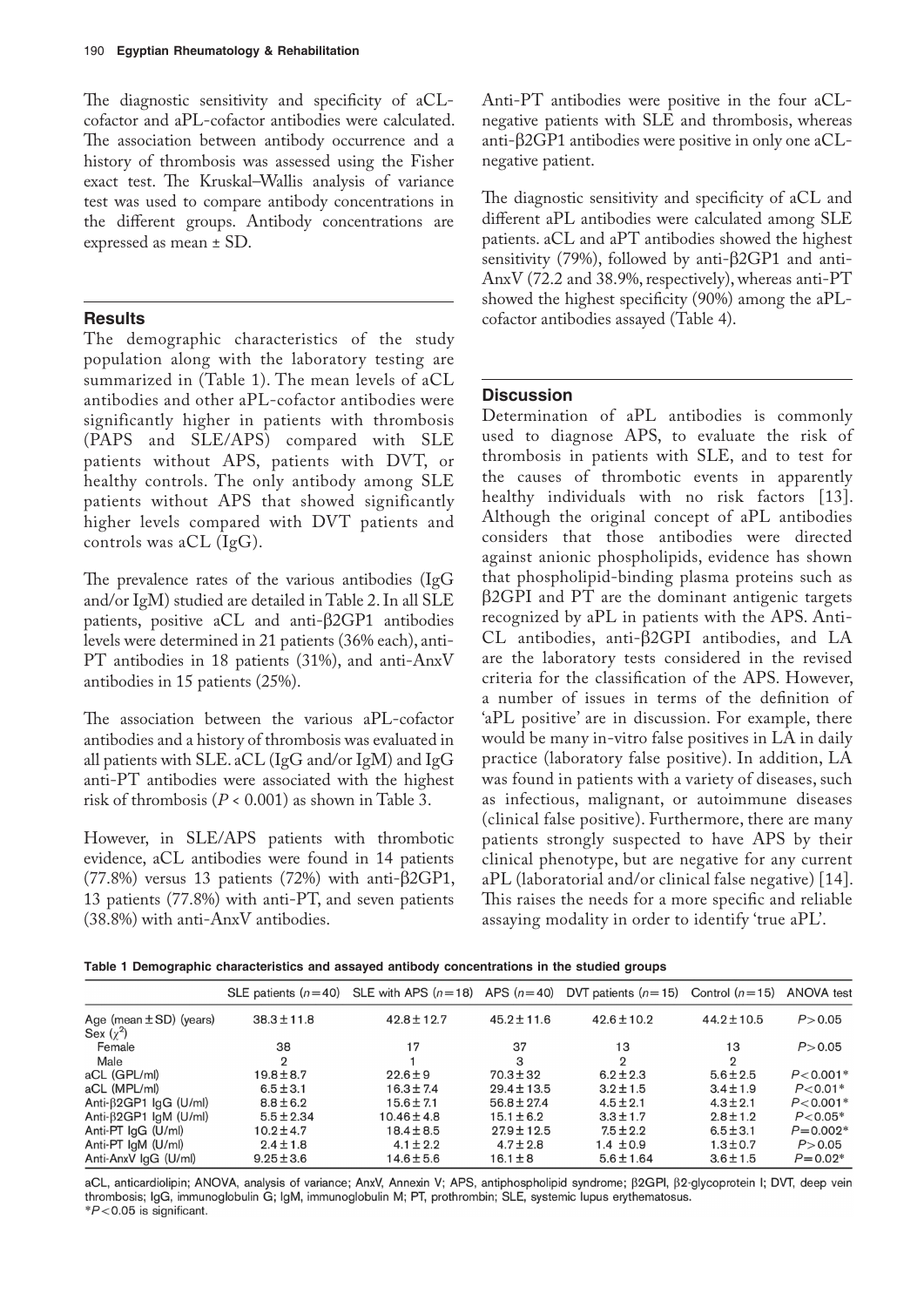| Table 2 Prevalence of aCL-cofactor and aPL-cofactor |  |
|-----------------------------------------------------|--|
| antibodies in patients with SLE and APS             |  |

|                                     | <b>SLE</b> patients<br>$(n=58)$ $[n (%)]$ | APS $(n=40)$<br>[n (96)] |
|-------------------------------------|-------------------------------------------|--------------------------|
| aCL IgG/IgM                         | 21(36.21)                                 | 40 (100)                 |
| Anti- $\beta$ 2GP1 $\lg$ G/ $\lg$ M | 21 (36.21)                                | 30 (75)                  |
| Anti-PT IgG/IgM                     | 18 (31.03)                                | 28 (70)                  |
| Anti-AnxV IgG                       | 15 (25.86)                                | 10(25)                   |

aCL, anticardiolipin; aPL, antiphospholipid; AnxV, Annexin V; APS, antiphospholipid syndrome; β2GPI, β2-glycoprotein I; IgG, immunoglobulin G; IgM, immunoglobulin M; PT, prothrombin; SLE, systemic lupus erythematosus.

**Table 3 Prevalence and statistical significance (***P***) of aCL and various aPL-cofactor antibodies in relation to the presence or absence of thrombosis among 40 SLE patients without thrombosis versus 18 SLE/APS**

|               | Thrombosis                          |    |              |           |               |  |
|---------------|-------------------------------------|----|--------------|-----------|---------------|--|
|               | Yes                                 | No | P            | <b>OR</b> | CI            |  |
| aCL IgG/IgM   |                                     |    |              |           |               |  |
| $\ddot{}$     | 14                                  | 7  | $< 0.001*$   | 16.5      | $4.2 - 65.5$  |  |
|               | 4                                   | 33 |              |           |               |  |
|               | Anti- $\beta$ 2GP1 $\lg$ G/ $\lg M$ |    |              |           |               |  |
| $\ddot{}$     | 13                                  | 8  | $P = 0.002*$ | 10.4      | $2.9 - 37.8$  |  |
|               | 5                                   | 32 |              |           |               |  |
|               | Anti-PT IgG/IgM                     |    |              |           |               |  |
| $\ddot{}$     | 14                                  | 4  | $< 0.001*$   | 31.5      | $6.9 - 143.6$ |  |
|               | 4                                   | 36 |              |           |               |  |
| Anti-AnxV IgG |                                     |    |              |           |               |  |
| $\,{}^+$      |                                     | 8  | 0.08         | 2.45      | $0.75 - 8.7$  |  |
|               |                                     | 32 |              |           |               |  |

aCL, anticardiolipin; aPL, antiphospholipid; AnxV, Annexin V; APS, antiphospholipid syndrome;  $\beta$ 2GPI,  $\beta$ 2-glycoprotein I; CI, 95% confidence interval; IgG, immunoglobulin G; IgM, immunoglobulin M; OR, odds ratio; PT, prothrombin; SLE, systemic lupus erythematosus.  $*P<0.05$  is significant.

**Table 4 Sensitivity and specificity of the assayed antibodies**

|                            | Sensitivity (%) | Specificity (%) |
|----------------------------|-----------------|-----------------|
| aCL IgG/IgM                | 77.78           | 82.5            |
| Anti- $\beta$ 2GP1 IgG/IgM | 72.22           | 80              |
| Anti-PT IgG/IgM            | 77.78           | 90              |
| Anti-AnxV IgG              | 38.89           | 80              |

aCL, anticardiolipin; AnxV, Annexin V;  $\beta$ 2GPI,  $\beta$ 2-glycoprotein I; IgG, immunoglobulin G; IgM, immunoglobulin M; PT, prothrombin.

In this study, we selected three groups of patients: one group with PAPS, one with SLE, stratified by the presence or absence of thrombotic events. In all patients and control groups, aCL, in addition to anticofactor antibodies (anti-β2GP1, anti-PT, and anti-Anx V), were measured in order to evaluate their diagnostic sensitivity and specificity and to investigate the practical usefulness of their inclusion in the diagnostic and prognostic profile of patients with SLE.

The prevalence of anti-β2GPI antibodies was lower than that of aCL antibodies in the group of patients with PAPS (75 vs. 100%), but they were equal in the group with SLE (36.2% each). In addition, antiβ2GPI antibodies were positive in only one of the aCL antibodies-negative patients with SLE and thrombosis. Similar findings were obtained by Theodoridou *et al*. [15] and by Hsieh *et al.* [16].

In all SLE patients, we found that anti-PT antibodies of the IgG class were nearly prevalent as aCL and anti-β2GPI antibodies. IgG anti-PT antibodies were also positive in 77.8% of the SLE patients who had suffered a thrombotic event, similar to aCL antibodies, whereas anti-β2GPI antibodies were positive in 72% and anti-AnxV antibodies in only 50% of patients. Moreover, anti-PT antibodies of the IgG class were also found to be more specific (90%) than aCL and anti-β2GPI antibodies for the presence of thrombosis. This means that in patients with SLE and SLE/APS, IgG anti-PT antibodies have the greatest specificity over all the various autoantibodies directed against the phospholipids or their cofactors, confirming the results of the study by Puurunen *et al.* [17], who reported the presence of anti-PT antibodies in 34% of patients with SLE and found a positive correlation with DVT in this population. Numerous other researchers have found an association between anti-PT antibodies and thrombosis. Bertolaccini *et al.* [18] found that thrombotic events were more prevalent in patients with anti-PT antibodies and that these antibodies represented an independent risk factor for thrombosis in patients with SLE or PAPS [19]. Nojima *et al.* [20] reported the presence of anti-PT antibodies in SLE patients for whom, together with LA, they constituted the only risk factor for venous thromboembolism.

However, Horbach *et al.* [21] who studied 175 patients with SLE, found that both IgG and IgM anti-PT antibodies were more frequent in patients with a history of thrombosis, but the correlation was not significant when examined by a multivariate analysis. Pengo *et al.* [22] and Swadzba *et al.* [23] also found no correlation between the presence of anti-PT antibodies and thrombosis in patients with APS or with SLE.

In this study, we found that although aCL antibodies and anti-β2GPI antibodies were significant risk factors for thrombosis in SLE, the highest risk was associated with anti-PT antibodies. The best results in terms of diagnostic accuracy were obtained by combining aCL antibodies and anti-PT antibodies; actually, the presence of one or the other antibodies brings the sensitivity for thrombosis to 100%.

Finally, the results of this study indicate that anti-PT antibodies are very sensitive markers associated with thrombosis in SLE patients. Specifically, anti-PT antibodies could detect 22% of patients with SLE and thrombosis who were negative for aCL antibodies, and the combined measurement of aCL and anti-PT